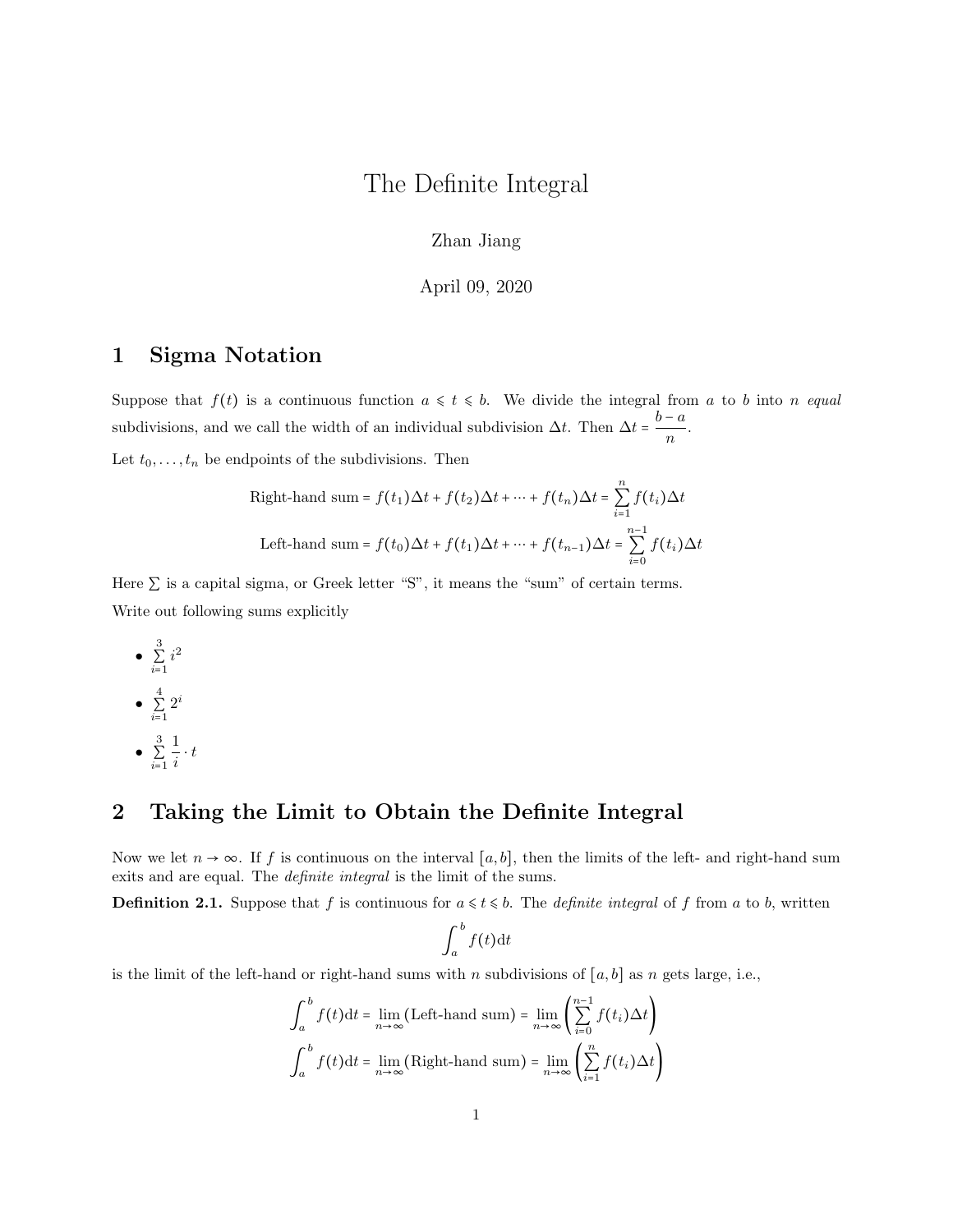#### Some new terms:

- $f$  is called the *integrand*;
- $a, b$  are called the *limits of integration*;
- The left-hand sum and right-hand sum are Riemann sums.

**Example 2.2.** Use the table to estimate  $\int_{0}^{40}$  $\int_0^{\pi} f(x) dx$ . What values of n and  $\Delta x$  did you use?

| u    |     | $10^{-1}$ | 20  | 30  | $\Lambda$ |  |
|------|-----|-----------|-----|-----|-----------|--|
| f(x) | 350 | 410       | 435 | 450 |           |  |

### 2.1 Definite integral as an area

How do we compute a definite integral? Just like what we did from last class, the definite integral is actually the area under the curve.

**Proposition 2.3.** When  $f(x) \ge 0$  and  $a < b$ , area under the graph of f and above x-axis between a and b is

b

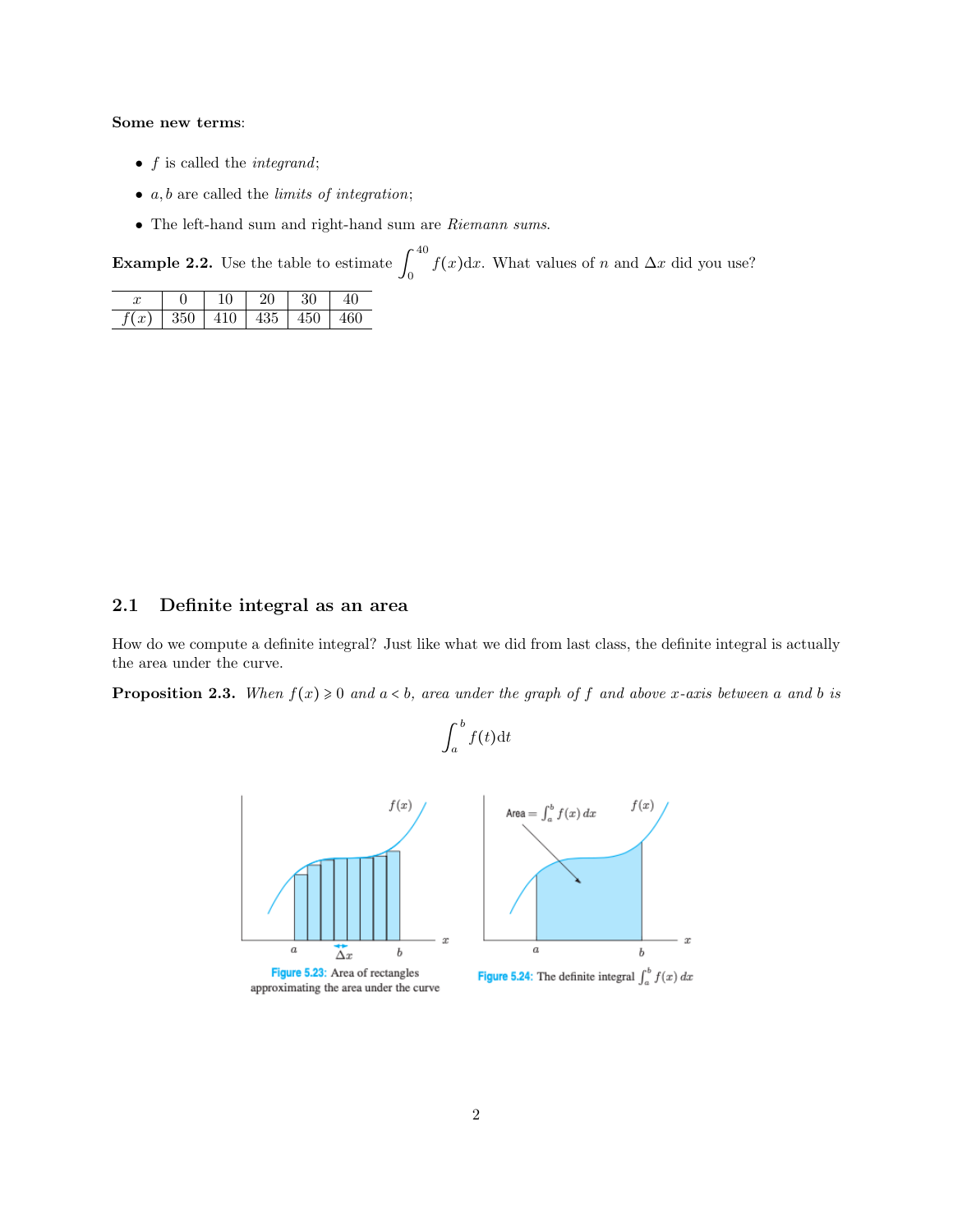**Example 2.4.** Consider the integral  $\int_{1}^{1}$ −1 √  $1 - x^2 dx$ 

When  $f(x)$  is not always positive,

**Proposition 2.5.** When  $f(x)$  is positive for some x and negative for others, and  $a < b$ , the definite integral  $\int_a^b$  $\int_a^b f(x) dx$  is the sum of areas above the x-axis, counted positively, and the area under x-axis, counted negatively.

Example 2.6. Use the figure below to find the values of

1. 
$$
\int_{a}^{b} f(x) dx
$$
  
2. 
$$
\int_{b}^{c} f(x) dx
$$
  
3. 
$$
\int_{a}^{c} f(x) dx
$$
  
4. 
$$
\int_{a}^{c} |f(x)| dx
$$

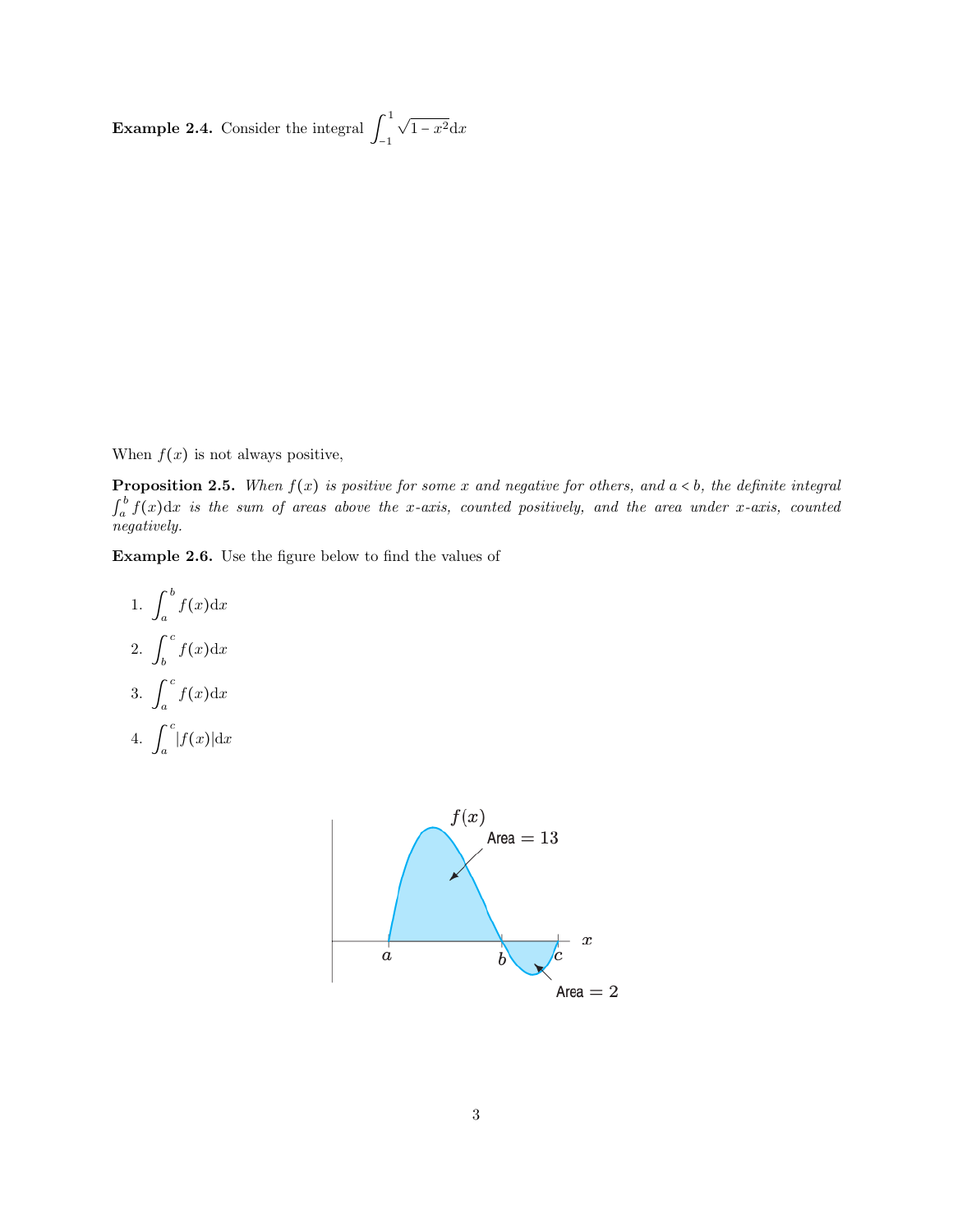# 3 Reimann Sums

A general Riemann sum for f on the interval  $[a, b]$  is a sum of the form

$$
\sum_{i=1}^n f(c_i) \Delta t_i
$$

where  $a = t_0 < t_1 < \cdots < t_n = b$ , and, for  $i = 1, ..., n$ ,  $\Delta t_i = t_i - t_{i-1}$  and  $t_{i-1} \le c_i \le t_i$ .



Figure 5.28: A general Riemann sum approximating  $\int_a^b f(t)\,dt$ 

There is a very useful online calculator to help you understand Riemann sum <https://mathworld.wolfram.com/RiemannSum.html>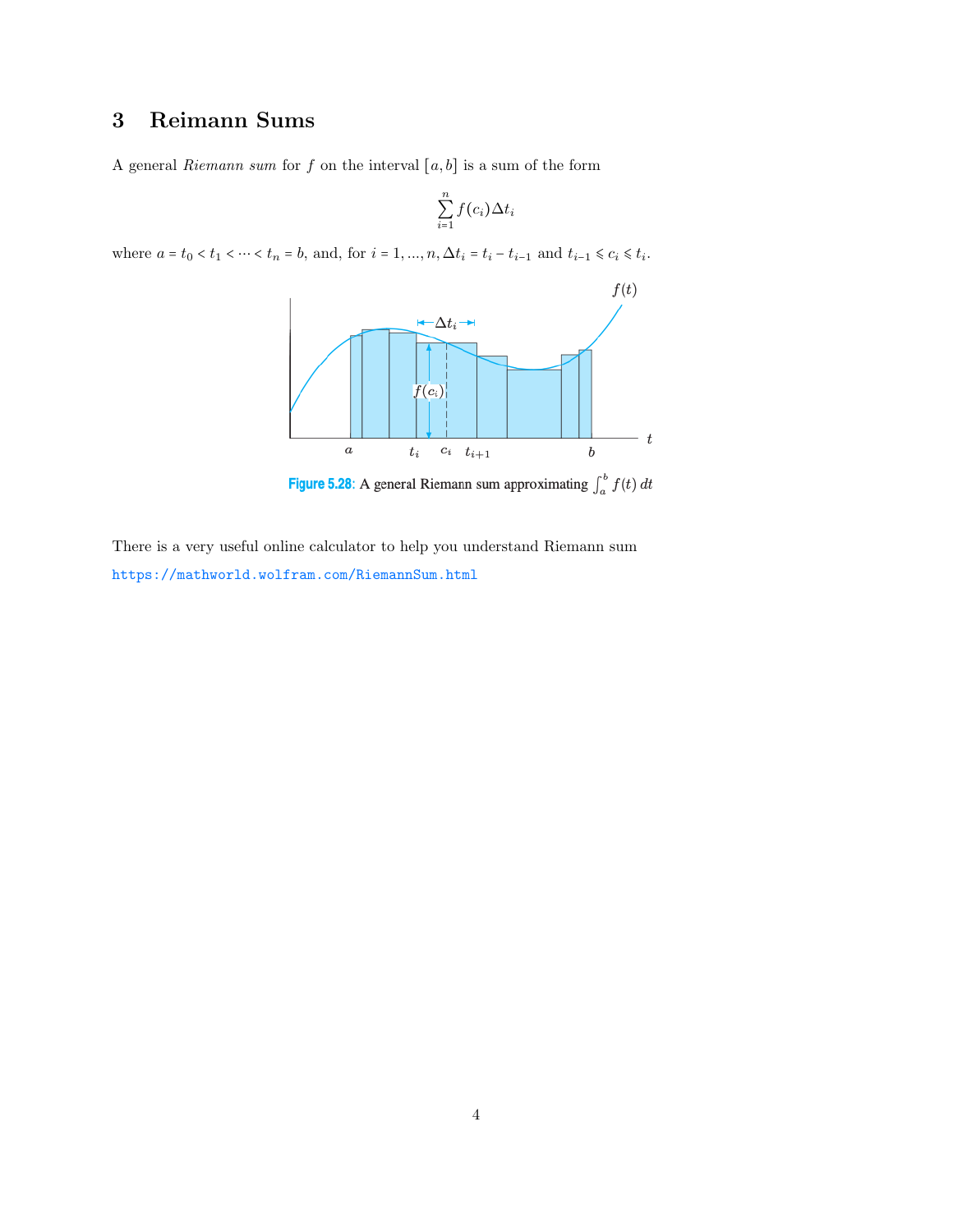1. [11 points] At a recent UM football game, a football scientist was measuring the excitement density,  $E(x)$ , in cheers per foot, in a one hundred foot row of the football stadium where x is the distance in feet from the beginning of the row. He took measurements every twenty feet and the data is recorded in this table.

|                                 |  |  | $\mid$ 20 $\mid$ 40 $\mid$ 60 $\mid$ 80 $\mid$ 100 |  |
|---------------------------------|--|--|----------------------------------------------------|--|
| $E(x)$   30   24   19   16   13 |  |  |                                                    |  |

Assume for this problem that  $E(x)$  is a decreasing function for  $0 \le x \le 100$ .

a. [6 points] Write a right sum and a left sum which approximate the total cheers in the row. Be sure to write all of the terms for each sum.

b. [2 points] Indicate whether the right and left sums are overestimates or underestimates for the total number of cheers in the row.

| The right sum is an <b>overestimate</b> underestimate |                            |  |  |  |
|-------------------------------------------------------|----------------------------|--|--|--|
|                                                       |                            |  |  |  |
| The left sum is an                                    | overestimate underestimate |  |  |  |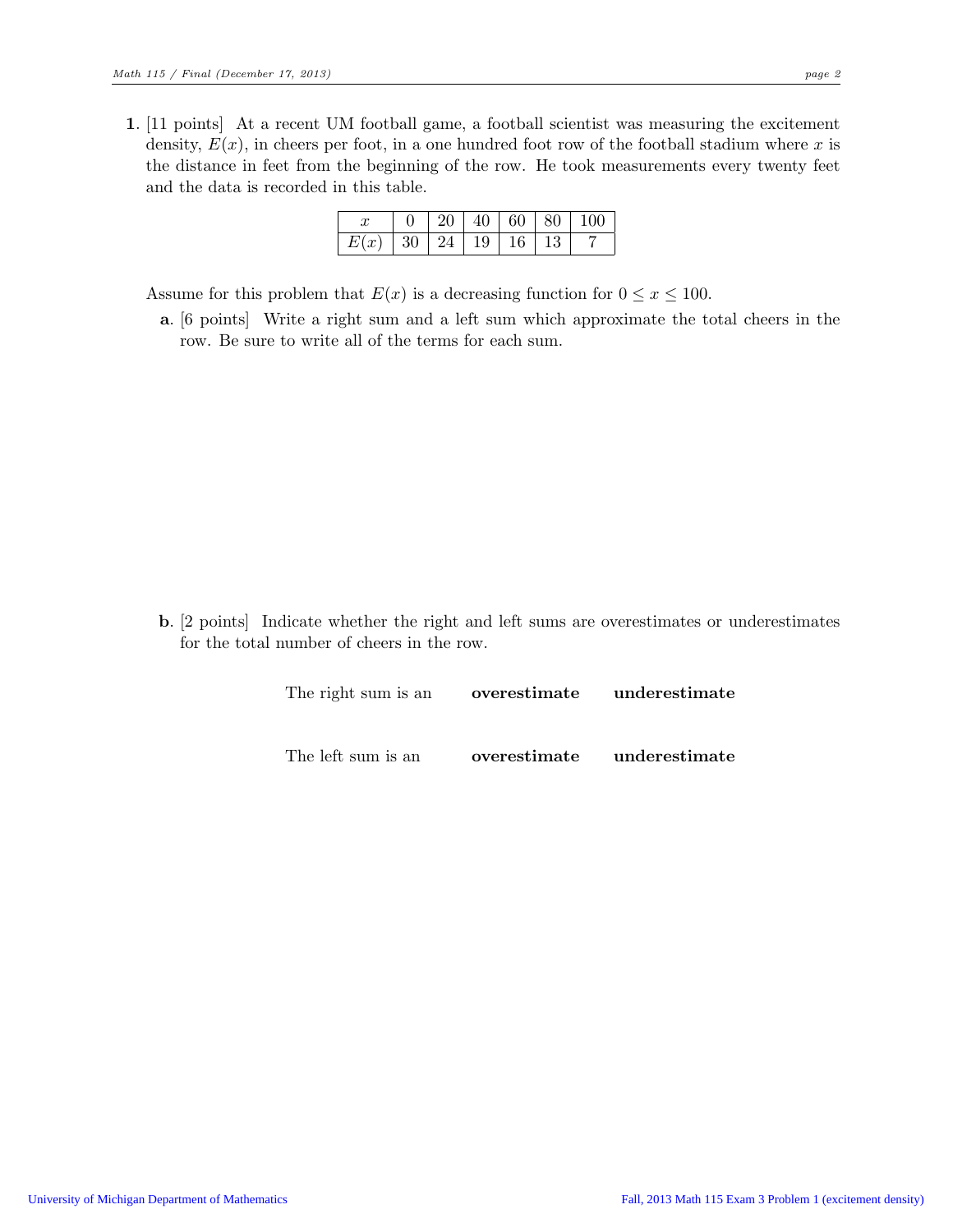2. [8 points] Due to an accident, an oil pipeline is leaking. Let  $p(t)$  be the rate (in gallons/hour) at which the pipeline leaks oil t hours after the accident. Assume that  $p(t)$  is a strictly decreasing, differentiable function for  $0 \le t \le 24$ . Engineers make the following measurements of  $p(t)$ .

|      |    | 6  |     | 18 | -24 |  |
|------|----|----|-----|----|-----|--|
| p(t) | 97 | 86 | .79 | 61 | 49  |  |

b. [3 points] Based on the data provided, write the right Riemann sum that best approximates the total amount of oil (in gallons) that leaked from the pipeline in the first 24 hours after the accident. Be sure to carefully write out all of the terms in the sum.

c. [1 point] Indicate whether the right sum above is an overestimate or an underestimate for the total amount of oil leaked. If there is not enough information to make this determination, circle "not enough information". You do not need to explain your answer.

Answer: The right sum is an (circle one):

overestimate underestimate not enough information